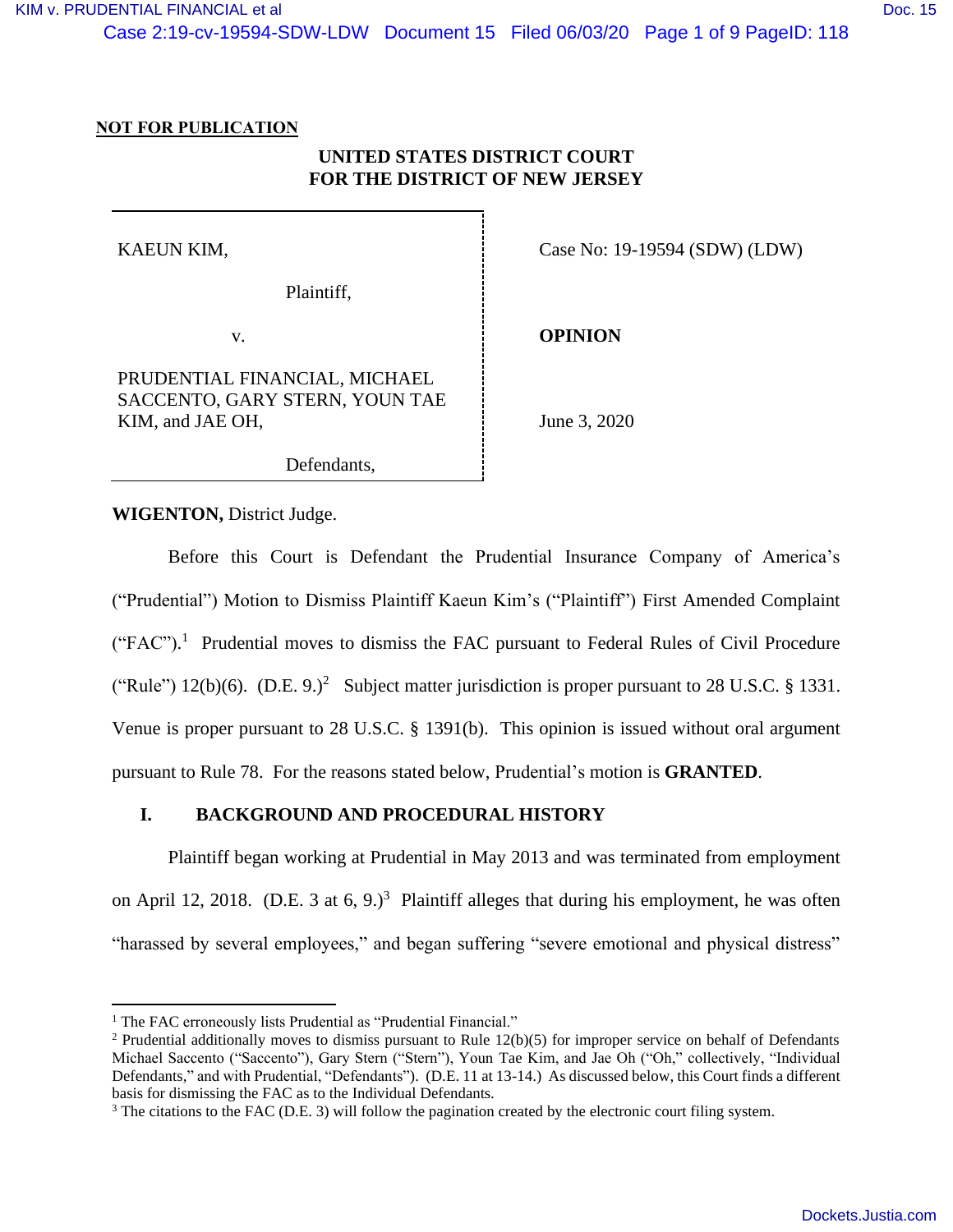due to this harassment around May 2017. (*Id*.) Part of this harassment was allegedly conducted by Defendant Oh, who, starting in January 2018, would "trampl[e] on the floor" near Plaintiff. (*Id*.) Plaintiff complained to Defendants Saccento, Youn Tae Kim, and Stern (a managing director, manager, and compliance manager, respectively, at Prudential), but none took any action. (D.E. 3 at 2-3, 6-7.) These defendants appear to be "in the same [younger] age group as [Plaintiff's] harasser," Oh. (*Id.* at 7, 9.)

On January 16, 2019, Plaintiff filed a Charge of Discrimination ("Charge") against Prudential with the Equal Employment Opportunity Commission ("EEOC"). (*Id.* at 9.) Making similar complaints as in the FAC, Plaintiff accused Prudential of discrimination based on race and age, and retaliation resulting in his termination, in violation of Title VII of the Civil Rights Act of 1964, 42 U.S.C. § 2000a *et seq*. ("Title VII"), and the Age Discrimination in Employment Act of 1967, 29 U.S.C. § 621 *et seq.* ("ADEA"). (*Id*. at 9-10.) In the Charge, he listed his race as Asian American and his age as 58.  $(Id.$  at 9. $)^4$  On July 25, 2019, the EEOC notified Plaintiff it would not "pursue its investigation of this Charge," and issued a Notice of Right to Sue letter. (*Id*. at 11- 12.)

On October 30, 2019, Plaintiff brought the instant suit and filed the FAC on December 19, 2019, alleging Defendants violated Title VII and the ADEA by discriminating against Plaintiff based on his race, color, national origin, and age. (D.E. 1, 3.) Prudential moved to dismiss on March 19, 2020, Plaintiff opposed on April 19, 2020, and Prudential replied on April 24, 2020.  $(D.E. 9, 11, 13.)^5$ 

<sup>4</sup> The FAC lists Plaintiff's birth year as 1961, his race as Asian, color as yellow, and national origin as Korean. (D.E. 3 at 5.)

<sup>&</sup>lt;sup>5</sup> Plaintiff filed a sur-reply without seeking leave from this Court pursuant to L. Civ. R. 7.1(d)(6). (D.E. 14.) This Court will not consider this filing. Additionally, Plaintiff's opposition was filed off the regular motion briefing schedule, however, given Standing Order 2020-04, dated March 24, 2020, in this district, which extended filing deadlines, this Court will consider Plaintiff's opposition (D.E. 11).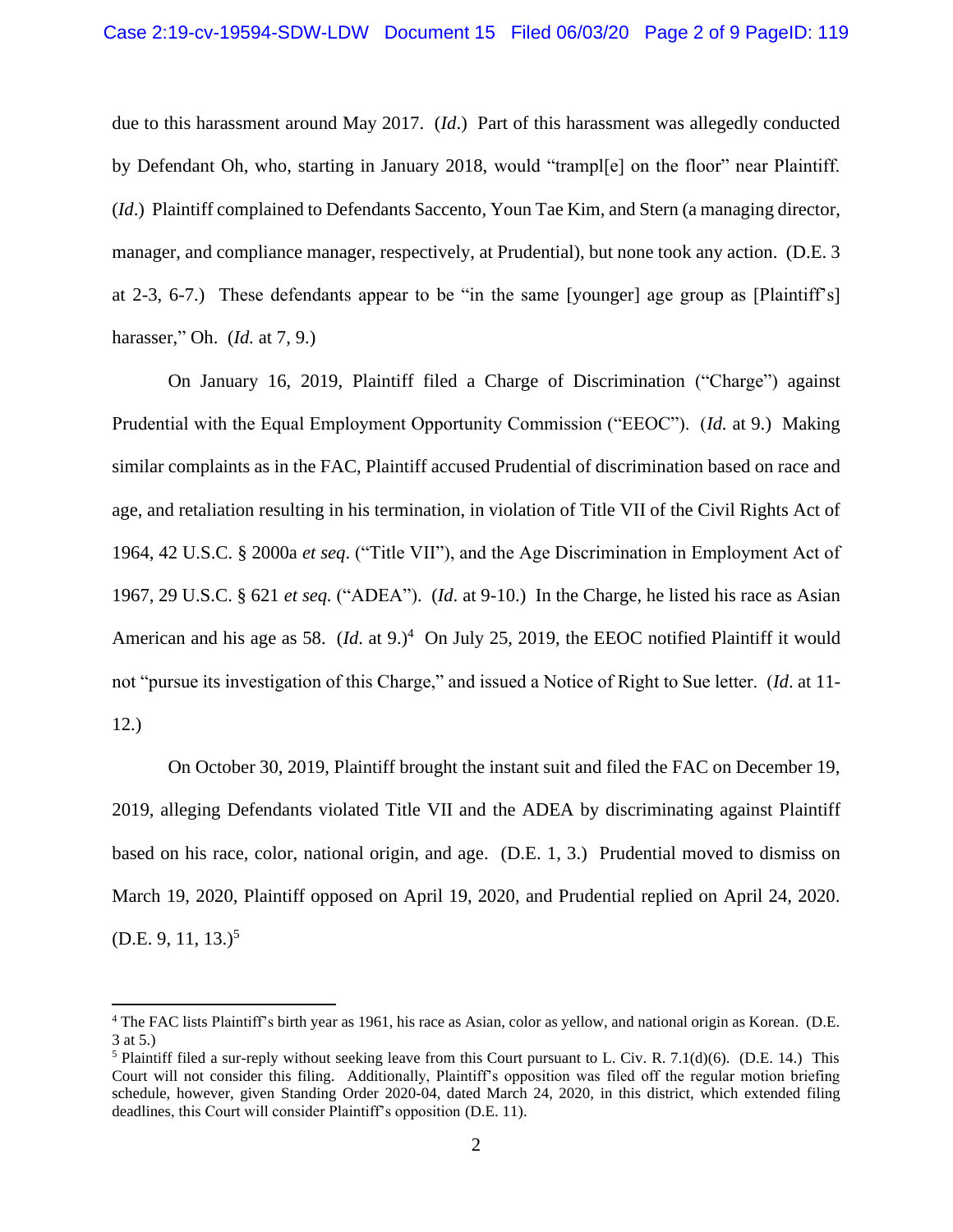#### **II. LEGAL STANDARDS**

A defendant may move to dismiss a complaint for failing to state a claim under Rule 12(b)(6). An adequate complaint must be "a short and plain statement of the claim showing that the pleader is entitled to relief." Fed. R. Civ. P. 8(a)(2). Rule 8 "requires more than labels and conclusions, and a formulaic recitation of the elements of a cause of action will not do. Factual allegations must be enough to raise a right to relief above the speculative level[.]" *Bell Atl. Corp. v. Twombly*, 550 U.S. 544, 555 (2007) (internal citations omitted); *see also Phillips v. Cty. of Allegheny*, 515 F.3d 224, 231 (3d Cir. 2008).

In considering a motion to dismiss under Rule 12(b)(6), a court must "accept all factual allegations as true, construe the complaint in the light most favorable to the plaintiff, and determine whether, under any reasonable reading of the complaint, the plaintiff may be entitled to relief." *Phillips*, 515 F.3d at 231 (external citation omitted). However, "the tenet that a court must accept as true all of the allegations contained in a complaint is inapplicable to legal conclusions. Threadbare recitals of the elements of a cause of action, supported by mere conclusory statements, do not suffice." *Ashcroft v. Iqbal*, 556 U.S. 662, 678 (2009); *see also Fowler v. UPMC Shadyside*, 578 F.3d 203 (3d Cir. 2009). Determining whether the allegations in a complaint are "plausible" is "a context-specific task that requires the reviewing court to draw on its judicial experience and common sense." *Iqbal*, 556 U.S. at 679. If the "well-pleaded facts do not permit the court to infer more than the mere possibility of misconduct," the complaint should be dismissed for failing to show "that the pleader is entitled to relief" as required by Rule 8(a)(2). *Id.*

Additionally, when considering motions to dismiss *pro se* complaints, courts will hold such complaints "to less stringent standards than formal pleadings drafted by lawyers[.]" *Haines v. Kerner*, 404 U.S. 519, 520 (1972). Nonetheless, "even 'a pro se complaint must state a plausible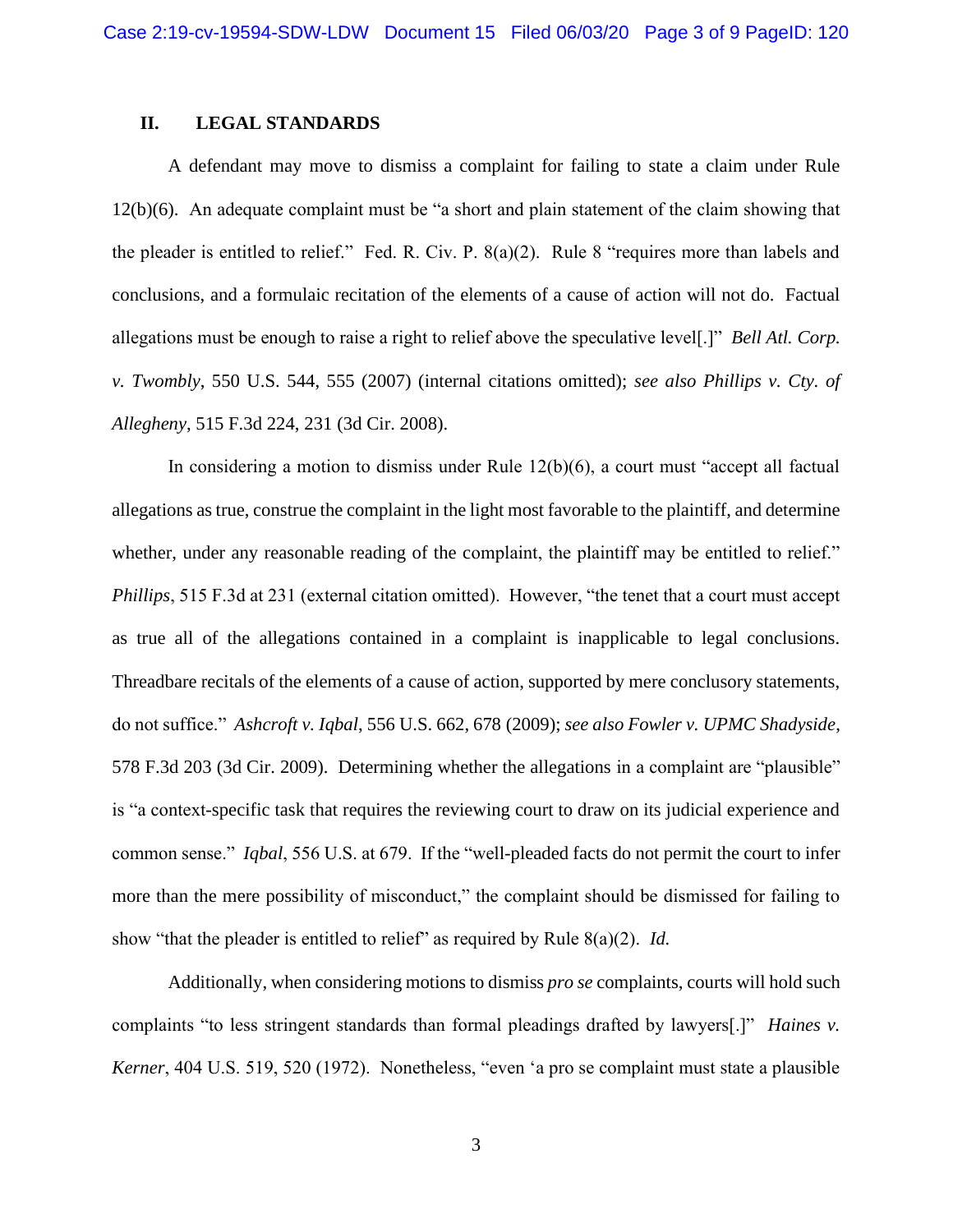claim for relief.'" *Yoder v. Wells Fargo Bank, N.A*., 566 F. App'x 138, 141 (3d Cir. 2014) (quoting *Walker v. Schult*, 717 F.3d 119, 124 (2d Cir. 2013)); *Martin v. U.S. Dep't of Homeland Sec.*, Civ. No. 17-3129, 2017 WL 3783702, at \*3 (D.N.J. Aug. 30, 2017).

#### **III. DISCUSSION**

The FAC alleges that Defendants discriminated and retaliated against Plaintiff in violation of Title VII and the ADEA, which, as relevant here, prohibit employers from discriminating on the basis of race, color, national origin, or age. Prudential moves to dismiss the FAC on several theories. This Court will address (1) whether Plaintiff failed to exhaust administrative remedies as to his Title VII claims based on color and national origin discrimination; whether Plaintiff has plausibly stated a discrimination claim under (2) Title VII, or (3) the ADEA; and (4) whether Plaintiff has plausibly stated a retaliation claim under either Title VII or the ADEA.

#### A. **Exhaustion of Administrative Remedies**

To file a civil suit in federal court under Title VII or the ADEA, a plaintiff must first file a charge with the EEOC. *See Hicks v. ABT Assocs., Inc*., 572 F.2d 960, 963 (3d Cir. 1978). "The purpose of this administrative exhaustion requirement is to put the EEOC on notice of the plaintiff's claims and afford it the opportunity to settle disputes . . . avoiding unnecessary action in court." *Webb v. City of Philadelphia*, 562 F.3d 256, 262 (3d Cir. 2009) (internal quotation marks omitted). If the EEOC finds there is "no reasonable cause to believe that the charge is true," it will issue a notice of right to bring a civil action. *Hicks*, 572 F.2d at 963. "Only after such a letter is received is a civil action permitted." *Id*. The scope of the resulting civil action "is defined by the scope of the EEOC investigation which can reasonably be expected to grow out of the charge of discrimination." *Id.* at 966 (internal quotation marks omitted). Thus, a civil action is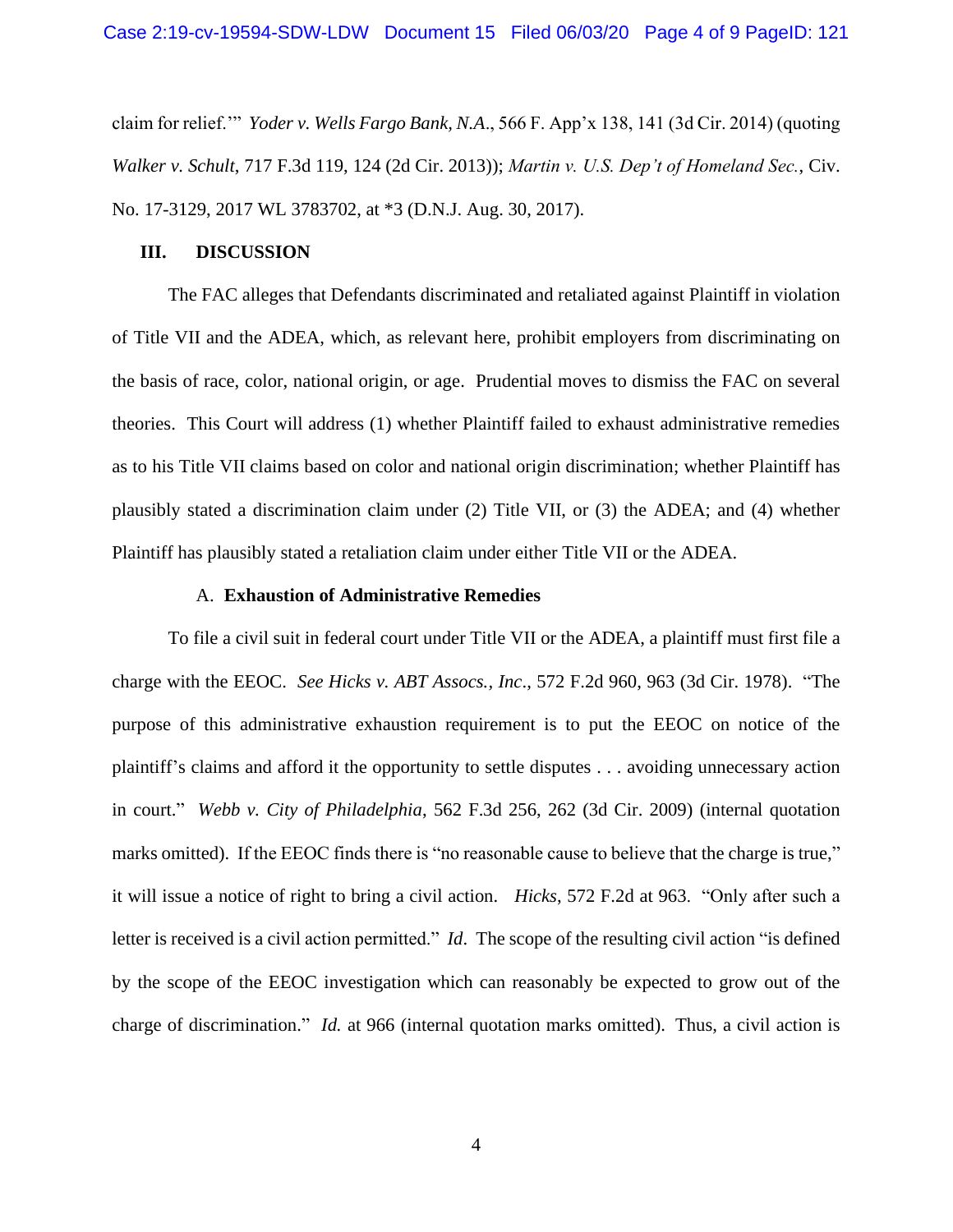"not strictly limited by the EEOC charge and notice." *Martin v. Anheuser-Busch*, Civ. No. 05- 2241, 2006 WL 827850, at \*4 (D.N.J. Mar. 30, 2006).

On the Charge, Plaintiff checked "race" and "age" as bases for discrimination, and alleged that he was discriminated against "based on [his] race, Asian-American and [his] age, 58," without making explicit reference to color or national origin. (D.E. 3 at 9.) The FAC now alleges discrimination based also on color and national origin, listed as "yellow" and "Korean," respectively. (*Id.* at 5.) The question here is whether these bases for discrimination are "reasonably within the scope of the charge filed by the EEOC." *Hicks*, 572 F.2d at 967.<sup>6</sup>

First, this Court finds that at this stage, viewing the FAC in the light most favorable to Plaintiff, his claim based on color is reasonably within the scope of the Charge and is permissible here. The EEOC investigation could reasonably have extended to investigating color-based discrimination, given Plaintiff's assertion of race-based discrimination.

However, Plaintiff's claim based on national origin is not reasonably within the scope of the Charge. The Charge makes no reference to his national origin (Korean), or that he suffered any discrimination due to his national origin. Thus, the EEOC was not reasonably on notice that he intended to make a claim based on his national origin. *See Carr v. New Jersey*, Civ. No. 09- 913, 2010 WL 2539782, at \*4 (D.N.J. June 17, 2010) (finding plaintiff failed to exhaust administrative remedies for his national origin claim where "the descriptive paragraph [in the Charge] discussed race and retaliation discrimination only").<sup>7</sup>

#### B. **Failure to State a Title VII Claim**

<sup>&</sup>lt;sup>6</sup> The Court initially notes that the fact that Plaintiff did not check off the "color" or "national origin" boxes on the Charge is not dispositive. *See Tourtellotte v. Eli Lilly & Co*., 636 F. App'x 831, 851 (3d Cir. 2016) (noting plaintiff's claim does not fail because she did not "check the box indicating she wished to file a charge of discrimination on the basis of disability," but did fail because her disability claim was not "reasonably related to the EEOC charge"). <sup>7</sup> Notably, in his opposition, Plaintiff does not contest that he made no claims based on his national origin. As will be discussed below, his opposition only focuses on alleged age discrimination. (*See* D.E. 11.)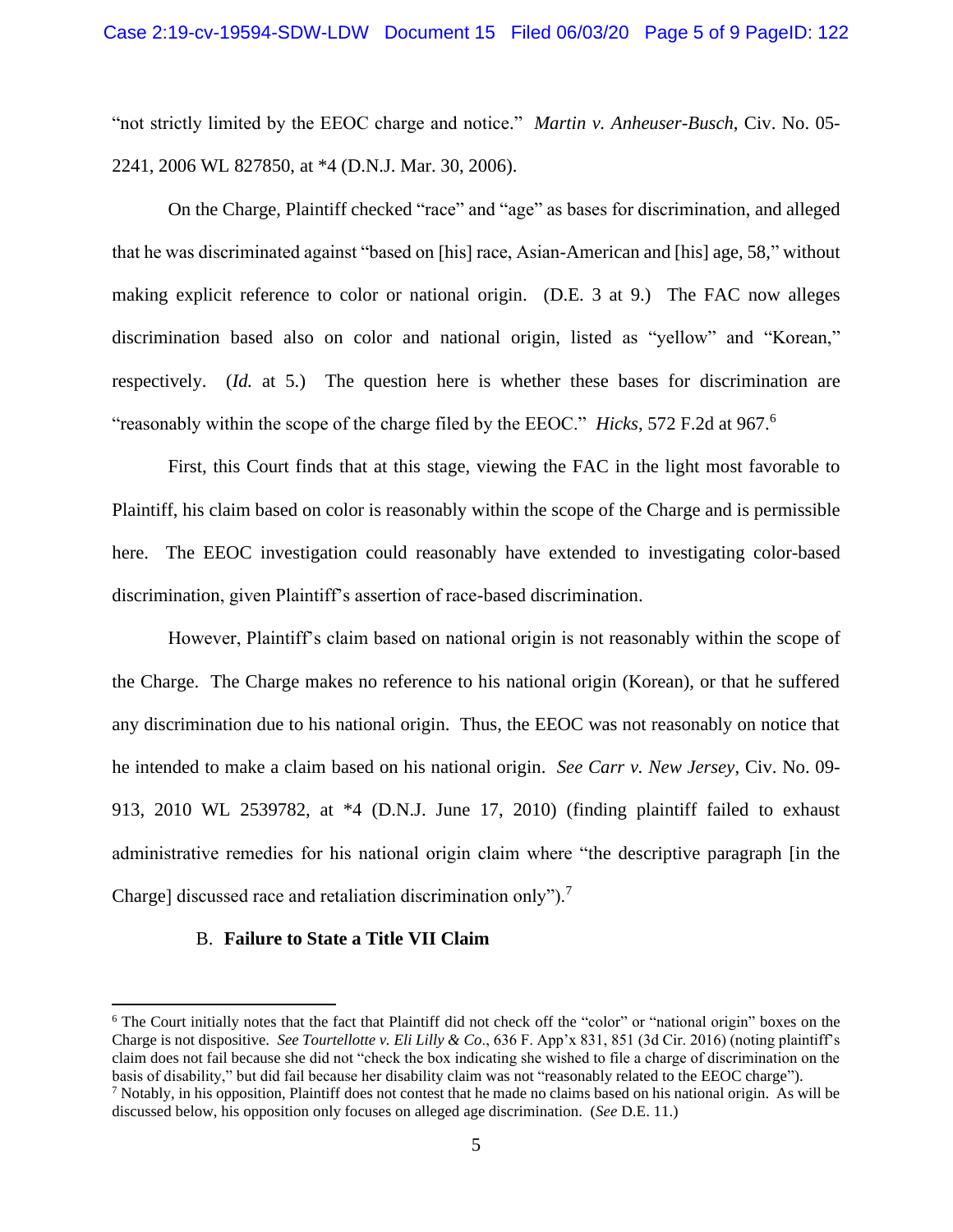Prudential next argues Plaintiff's Title VII allegations fail to state a plausible claim showing he is entitled to relief. To make a prima facie case of employment discrimination pursuant to Title VII, Plaintiff must show: "(1) the plaintiff belongs to a protected class; (2) he/she was qualified for the position; (3) he/she was subject to an adverse employment action despite being qualified; and (4) under circumstances that raise an inference of discriminatory action, the employer continued to seek out individuals with qualifications similar to the plaintiff's to fill the position." *Sarullo v. U.S. Postal Serv*., 352 F.3d 789, 797 (3d Cir. 2003). While the complaint "need not contain specific facts establishing a *prima facie* case to survive a motion to dismiss, it must contain at least sufficient factual matter to support a reasonable inference that Defendant engaged in race [or color] discrimination against Plaintiff." *Liggon v. Simmons Pet Food*, Civ. No. 15-1472, 2015 WL 1189561, at \*3 (D.N.J. Mar. 13, 2015) (internal quotation marks omitted).

The FAC gives no specific facts suggesting Defendants discriminated against Plaintiff based on his race or color. It only states that Plaintiff was "numerously harassed by several employees," including being disturbed by Oh's "trampling on the floor," but that his managers ignored his complaints. (D.E. 3 at 6-7.) In fact, the FAC explicitly states Plaintiff's belief that "the manager failed to take any action because he is in the same age group as my harasser," making no mention of his race or color. (*Id*. at 7.) Similarly, Plaintiff's opposition to the motion to dismiss focuses only on alleged age discrimination. (*See* D.E. 11 at 1 (arguing Plaintiff was "unfairly treated due to the age discrimination"); *id*. at 3 (stating Plaintiff was "firmly convinced that it's the indication of [Saccento's] discrimination on the ground of age").)<sup>8</sup> Plaintiff has failed to allege any facts showing a plausible claim of race or color-based discrimination. *See Holmes v. Gates*,

<sup>8</sup> Plaintiff provides facts not found in the FAC in his opposition. (*See* D.E. 11.) This Court, however, is limited to only the allegations in the FAC and attached documents. *See In re Burlington Coat Factory Sec. Litig*., 114 F.3d 1410, 1424–25 (3d Cir. 1997). Nevertheless, even considering these additional facts, Plaintiff would fail to plausibly state a Title VII claim.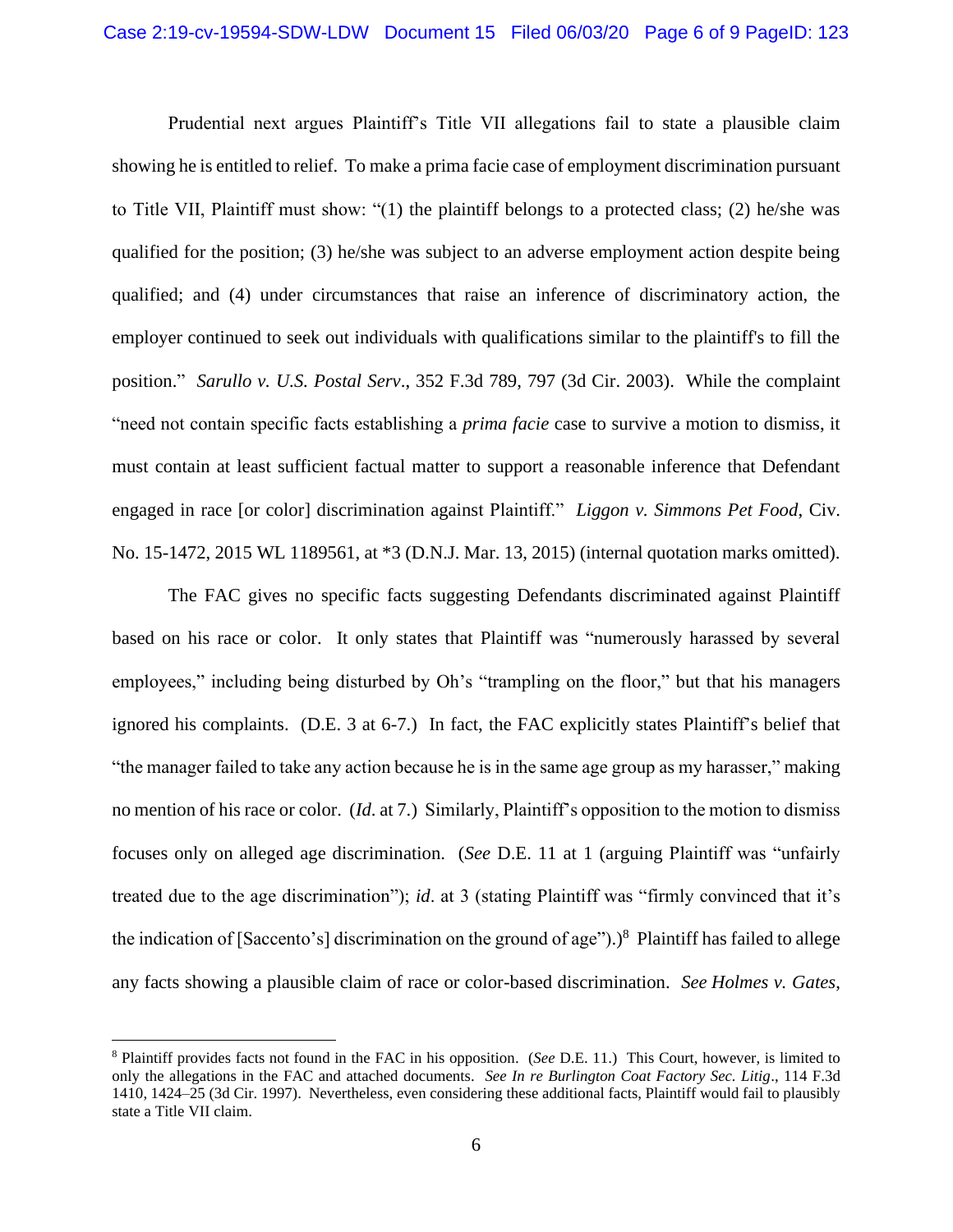403 F. App'x 670, 673 (3d Cir. 2010) (finding "generalized grievances" about racial discrimination lack the "requisite specificity" to plausibly alleged a claim); *Liggon*, 2015 WL 1189561 at \*3 (finding plaintiff failed to state a claim of race discrimination where his allegations did not show a causal connection between his termination and race, and did not identify "any statement, action, or circumstances where he was treated differently because of his protected status").

### C. **Failure to State an ADEA Claim**

The FAC similarly fails to state a plausible age discrimination claim under the ADEA. "To establish a prima facie case of age discrimination, [a plaintiff] must demonstrate that: (1) he is at least 40 years old; (2) he suffered an adverse employment decision; (3) he is qualified for the position; and (4) [defendant employer] replace[d] him with an employee who is sufficiently younger to permit an inference of age discrimination." *Novak v. Posten Taxi Inc*., 386 F. App'x 276, 278 (3d Cir. 2010). At the motion to dismiss stage, a plaintiff "is not required to plead every element" but must still "provide sufficient non-speculative allegations that, accepted as true, raise a reasonable inference of age-based discriminatory animus." *Sangi v. Warren Hosp*., Civ. No. 10- 4571, 2011 WL 4857933, at \*2 (D.N.J. Oct. 11, 2011).

As discussed above, Plaintiff alleges that he has been harassed and states that he "believe[s] that the manager failed to take any action because he is in the same age group as [Plaintiff's] harasser," and that he was subsequently fired for the same reason. (D.E. 3 at 6-7.) The only harassment specified in the FAC is the "trampling on the floor" by Defendant Oh.  $(Id.)^9$  These allegations do not give rise to a reasonable inference that "discriminatory motivation on the part of Defendant[s] existed," or "that Plaintiff was subject to such actions because of [his] age." *Sangi*, 2011 WL 4857933, at \*2 (further noting allegations of a plaintiff's "'belie[f]' these actions were

<sup>&</sup>lt;sup>9</sup> Also as noted before, Plaintiff improperly supplements his FAC with new facts in his opposition. (D.E. 11.) Even considering these new facts, this Court finds Plaintiff has failed to state a plausible claim under the ADEA.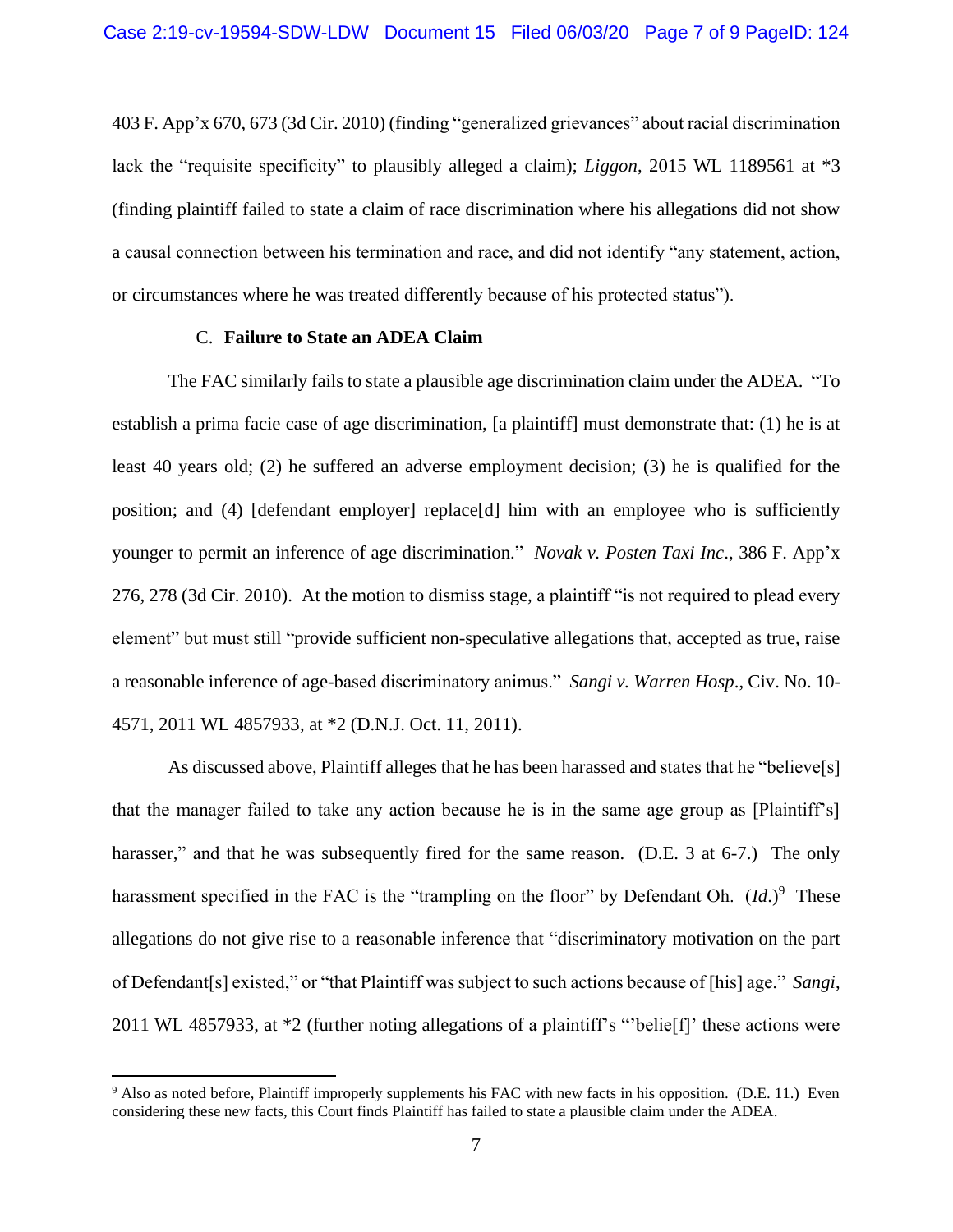taken against [him] because of [his] age is not sufficient to meet the federal pleading requirements"). Without such showing, "the complaint simply does not contain the factual allegations necessary to 'nudge []' Plaintiff's claims 'across the line from conceivable to plausible.'" *Id*. (quoting *Iqbal*, 556 U.S. at 683).

#### D. **Retaliation Claims based on Title VII and the ADEA**

Plaintiff's Title VII and ADEA retaliation claims also fail. For either claim, to "establish a prima facie case of retaliation, a plaintiff must show: (1) that he engaged in protected conduct; (2) that he was subject to an adverse employment action subsequent to such activity; and (3) that a causal link exists between the protected activity and the adverse action." *Barber v. CSX Distribution Servs*., 68 F.3d 694, 701 (3d Cir. 1995). Protected conduct includes "oppos[ition]" to "any practice made unlawful by" Title VII or the ADEA, here, discrimination based on a person's race, color, or age. *Id.* at 702 (citing 29 U.S.C. § 623(d)); *Moore v. Beers*, 121 F. Supp. 3d 425, 431 (D.N.J. 2015). As above, Plaintiff need not plead all the elements at this stage, but still must "allege sufficient facts to raise a reasonable expectation that discovery will uncover proof of her claims." *Connelly v. Lane Const. Corp*., 809 F.3d 780, 789 (3d Cir. 2016).

There is no indication that Plaintiff engaged in protected conduct by complaining to his superiors about race, color, or age discrimination, or that his superiors fired, or otherwise subjected him to adverse employment action based on such complaint. (*See* D.E. 3 at 6-7 (alleging only that Plaintiff complained of generalized harassment with no mention of race, color, or age).) Therefore, Plaintiff fails to plausibly allege a retaliation claim under Title VII or the ADEA. *See Dickerson v. New Jersey Inst. of Tech.*, Civ. No. 19-8344, 2019 WL 6032378, at \*11 (D.N.J. Nov. 14, 2019) (dismissing Title VII and ADEA retaliation claims where plaintiff failed to provide any factual